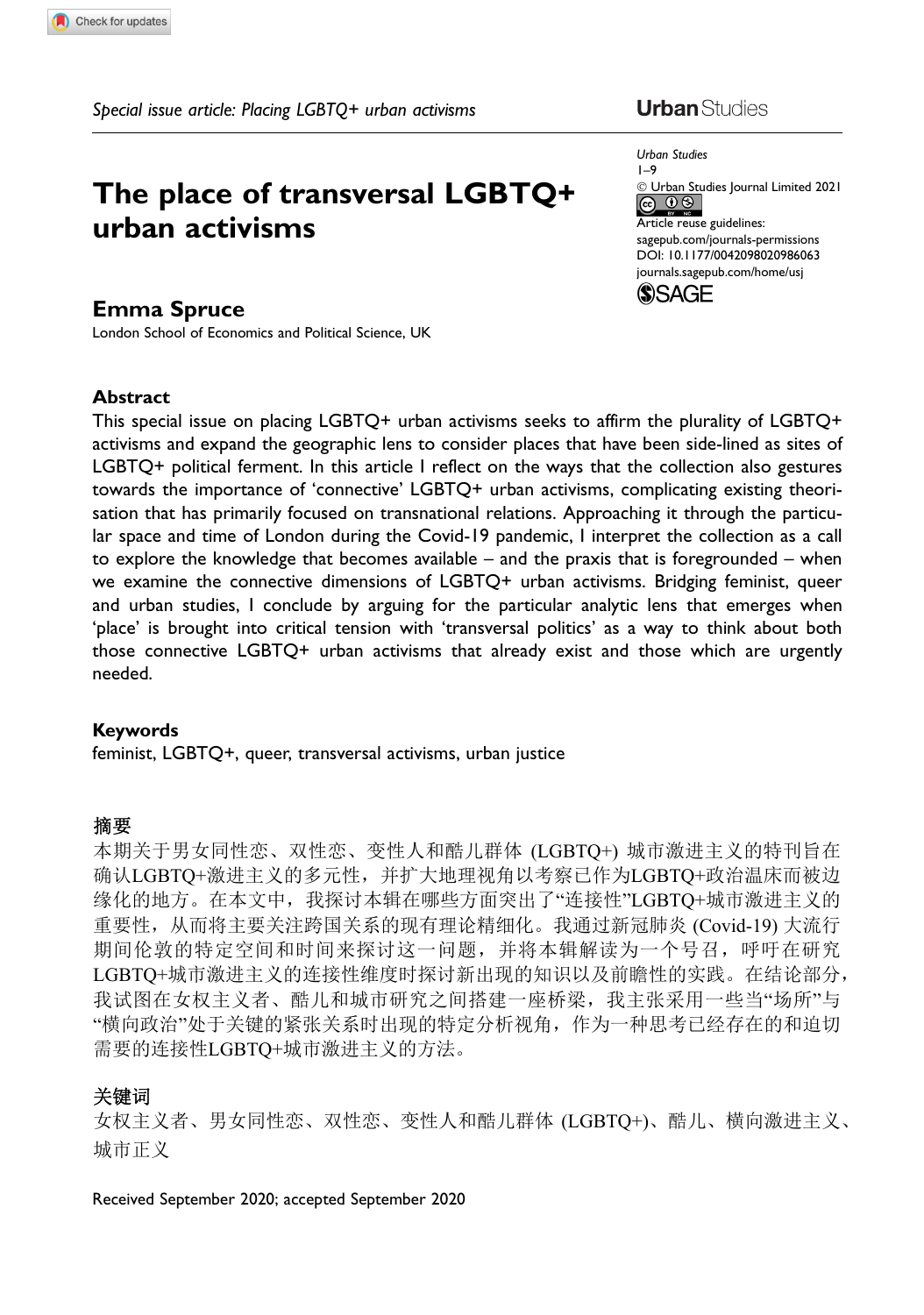## Introduction

The unthinkable yet persistently imagined has happened: the world is in the midst of a global pandemic. Covid-19 has profoundly altered our relationship to public assembly, to travel within and across national borders, to home, to neighbourhood and to community. The virus, a slew of articles caution, threatens the city itself (Daley, 2020; Kimmelman, 2020). For LGBTQ+ people, who have so often made their home in urban environments (Weston, 1995), this is a particularly dire pronouncement. For some in the 'global gay city' of London, where I have been living and researching LGBTQ+ life for a decade (Spruce, 2016, 2017, 2019, 2020), job losses lead to visa retractions and rent shortages, forcing processes of intra- and international displacement; temporary venue closures hit profit margins, risking further contraction of the already diminished LGBTQ+ social scene; and LGBTQ+ targeted services, suffering from two decades of austerity, privatisation and bureaucratisation, are called upon to do even more with even less (Campkin and Marshall, 2017; Dasgupta, 2020; Wakefield, 2020).

Even as the death of the city is heralded, however, lampposts on my London street are wrapped with offers of help, flyers fill the mailbox announcing mutual aid groups; a call to action and a promise of support, and conversations with neighbours move beyond the likelihood of rain to share worries about friends and family, information on the stock levels at local shops. LGBTQ+ activisms in the city quickly organise. A community campaign group, Friends of the Joiners Arms,<sup>1</sup> sends out a weekly 'Queerantine Newsletter' packed with information about online

events, workshops, funds, resources and fundraisers. The Outside Project<sup>2</sup> responds to the increase in domestic abuse the LGBTIQ community faces during the pandemic by opening 'Star Refuge'. The queer activist group Lesbians and Gays Support the Migrants – unable to carry out their 'bucket shakes' on the streets of  $Soho<sup>3</sup> - go online to$ raise money and establish a migrant and asylum-seeker centred mutual aid group. Paradoxically, as we are asked to social distance, connection comes to the fore.

This special issue seeks to affirm the plurality of LGBTQ+ urban activisms, reflecting 'the myriad of actors and actions constitutive of the political', and expanding the geographic lens to consider places that have been side-lined as sites of LGBTQ+ political ferment (Bain and Podmore, forthcoming, this issue). In this article, I reflect on the ways that the collection also gestures towards the importance of urban activist connectivity, adding to existing theorisation by offering a spatial analysis beyond the transnational, which has dominated analyses of connective LGBTQ+ activisms thus far. After briefly elucidating my framing in queer-feminist theory, I track several insights that crosscut the articles in this issue and begin to outline a research agenda for thinking about the place of connective  $LGBTQ$  + urban activisms. I conclude by arguing that a transversal politics of urban places has much to offer researchers at the juncture of sexuality and urban studies.

## Placing LGBTQ+ connective activisms

Feminist scholarship has long contended with the role, conditions of possibility and

Corresponding author:

Email: e.j.spruce@lse.ac.uk

Emma Spruce, Department of Gender Studies, London School of Economics and Political Science, Pankhurst House, Clement Inn, London WC2A 2AE, UK.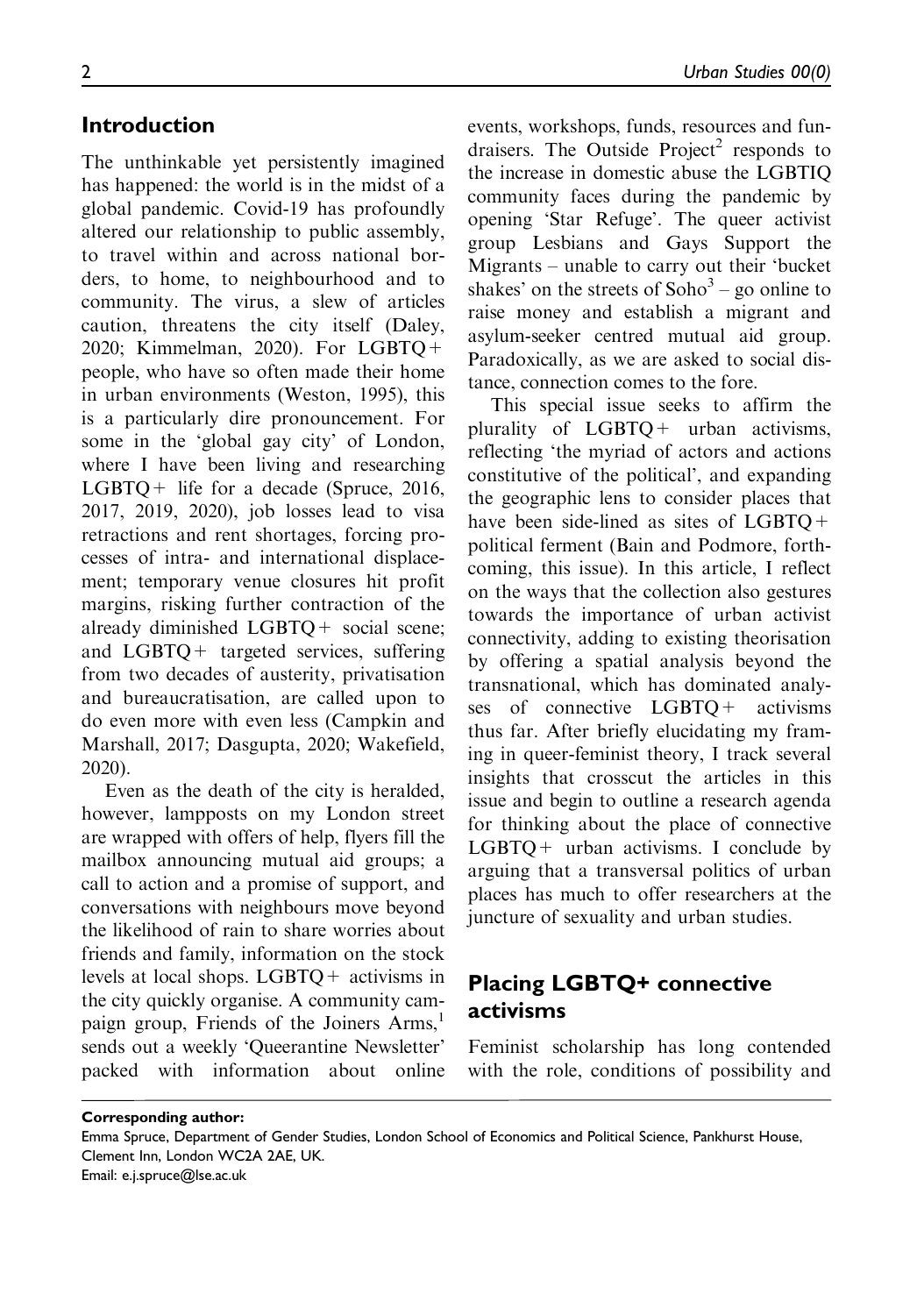risks of the activisms that I have glossed here as 'connective' (Hooks, 1986; Mohanty, 1984, 2003; Yuval-Davis, 1999). Whilst the terms 'solidarity', 'coalition', 'collective', 'alliance' and 'transversal' are not synonymous (nor, indeed, is this an exhaustive list), and each has ideological and praxical specificities that require dedicated interrogation (see below), they are nevertheless united in calling attention to the ways in which activists have sought to build connections across difference. Feminist academics, invariably activists themselves, have sought to document and analyse this work, critically engaging the potential and limitations of efforts to mobilise collectively for social justice (Cole and Luna, 2010). Often influenced by this feminist scholarship, attention to  $LGBTQ$  + activisms has also been preoccupied with questions of connection.

A significant volume of interdisciplinary work has examined the ways in which  $LGBTO+$  activisms struggle (with varying degrees of commitment and success) to make connections both 'across the acronym(s)' and in relation to other differentiators, notably of race, class, disability and age (Binnie and Klesse, 2013; Chávez, 2013; Gould, 2012; Labelle, 2019; Moore et al., 2014). Connection is also at the heart, however, of the immensely generative scholarship on transnational sexualities that implicates activisms. As they travel, the otherwise often taken-for-granted 'good' of connective activisms has been critiqued for enacting imperial saviour narratives and projecting inappropriate epistemologies of sex and gender (Massad, 2002), whilst the neologism of 'homonationalism' (Puar, 2007) speaks to the convergence between LGBTQ equalities' agendas and nationalisms in a range of sites. Even as some  $LGBTO+$  activists find themselves in positions of relative security and are asked – or feel compelled – to 'reach out', this is a complex, unpredictable and potentially

politically fraught manoeuvre as connective activisms at every scale are shot-through with power dynamics that scaffold – to paraphrase Spivak (1993) – who can speak, who is heard and which issues are taken up.

Indeed, scholarship on LGBTQ+ activism increasingly reflects on its culpability in solidifying linear and progressive narratives of LGBTQ+ activisms as emerging from a time (the 1950s and 1960s), place (New York and San Francisco) and people (predominately white gay men). And yet, given that connection is a crucial component of political life, an understanding of  $LGBTQ$  + urban activisms must engage this difficult terrain. To do so, we need a richer conceptual vocabulary that builds from everyday grassroots experiences of political mobilisation across a range of urban places and communities. One such intervention is offered in Vulnerability in Resistance (Butler et al., 2016), which elaborates a feminist politics of interdependence and shared vulnerability as the grounds for collective resistance. Tantalising glimpses of a spatial analysis of connective politics emerge in this work's emphasis on the architecture<sup>4</sup> that enables activisms: echoing urban theorists such as Harvey (2012), Butler points to the significance of the city-street and the plaza as both sites of resistance and public goods that must be defended (Butler et al., 2016: 13, 26; see also Butler, 2015). Whilst this provides a rich point of departure, further empirical attention needs to be devoted to the spatial dimensions of LGBTQ+ urban connective activisms. I build on themes in this special issue to begin to sketch the parameters of this important research agenda.

There are three 'connective' themes that weave across the contributions. First, the majority of articles reflect on the roles that alliances play in the increasingly heterogenous social, political and legislative sexual landscapes that LGBTQ+ activists navigate. As the articles by Ramdas (2020),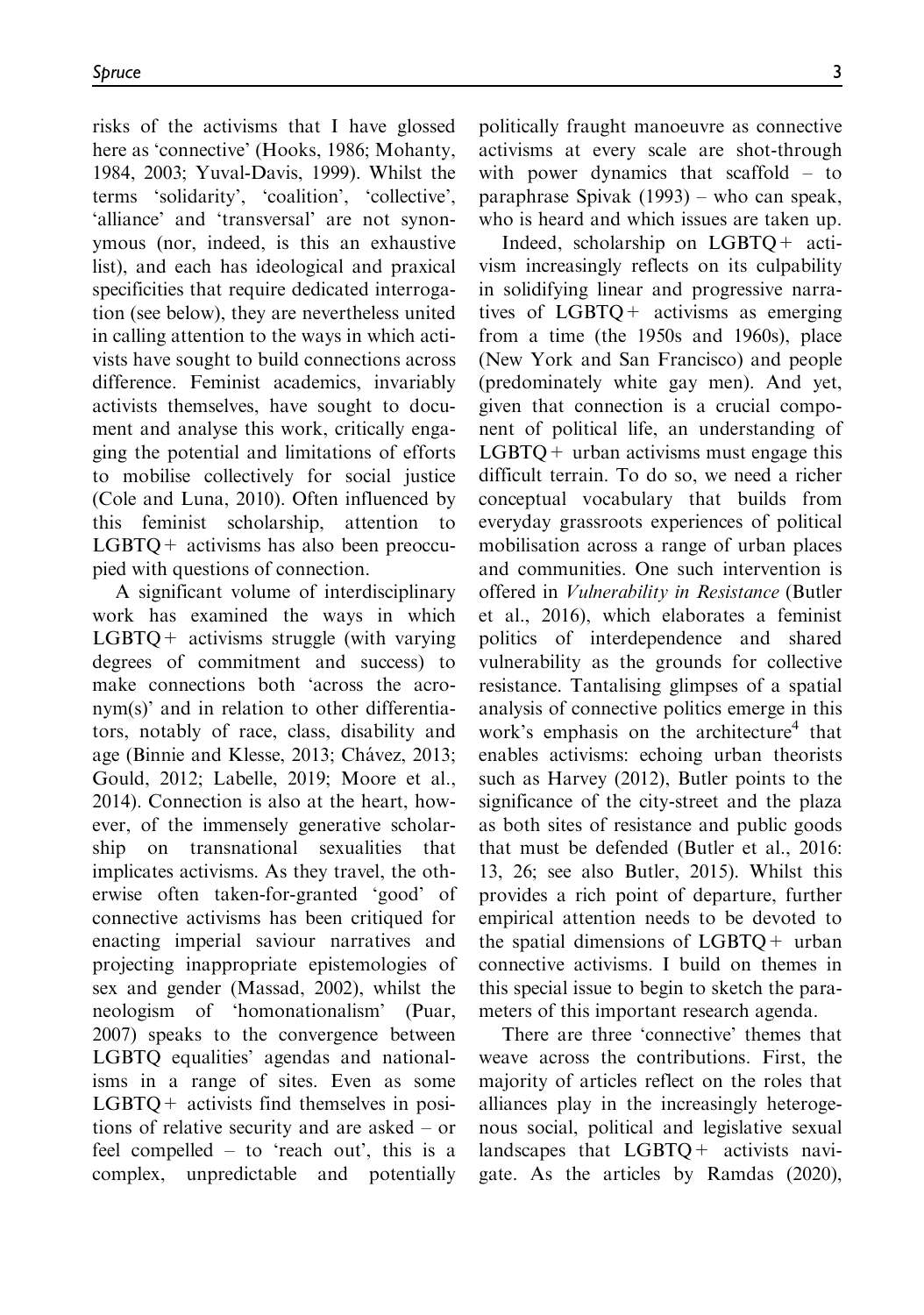Payne (2020) and Hartal and Misgav (2020) show, LGBTQ+ activist strategies of connection require contextualisation not only in relation to transnational and national sexual politics but also through localised histories of trauma and resistance. Paying attention to the specificities of place, these analyses complicate simplistic characterisations of assimilation, homonormativity or homonationalism to reveal LGBTQ+ activist alliances as contingent and ambivalent. Whilst these articles reflect on connections between LGBTQ+ activisms and those who hold more power, the contributions from Catungal et al. (forthcoming, this issue) and Andrucki (2020) consider the relationship between LGBTQ+ activisms and urban inequalities. Whilst Catungal et al. critically unpack the overdetermined association between sexual 'issues' and sexual identities (in this case HIV/AIDS and gay men), and the constraints that they have on the reach of activist-led service provision, Andrucki highlights the potential that queer social reproduction has for intervening in the injustices of the neoliberal city.

Second, several of the articles dedicate attention to the particular geographical formations that shape connective LGBTQ+ activisms. Reflecting the crucial contribution that the special issue makes to exploring sexual landscapes beyond the familiar list of global gay cities, the connective dimensions of suburbs and small cities are foregrounded in articles by Bain and Podmore (2020) and Currans (forthcoming). Together, these complicate the longstanding claim that it is the urban population's characteristic diversity, along with the existence of a critical mass of LGBTQ+ people, which renders cities particularly fecund sites for activisms. In particular, Currans argues that the attachment to place in small cities, amplified through forms of activism that emphasise local political histories, can provide the basis for 'affinity activisms'. Complementing this diversification of research sites, several articles examine the geographical imaginaries of LGBTQ+ activisms (Knopp and Brown, 2020; Ruez, 2020). These importantly draw attention to connections across space, emphasising networks of LGBTQ+ urban activisms and countering the analytic tendency to explore urban sites as discrete units.

The third connective theme that runs through the special issue complements and complicates the focus on place with detailed attention to activisms' spaces. Articles explore whose participation is enabled as activism travels from the home, to the bar, to the street, and beyond. Notably, Rosenberg (2020) and Johnston and Waitt (2020) highlight the significance of embodied experiences of space in understanding the (dis)connection that individuals feel in relation to the LGBTQ+ 'body politic'. These articles illustrate the value of an interdisciplinary analysis that seeks to understand the embodied material and affective dimensions of inclusion and exclusion. They also deepen and diversify our conceptual language for activisms by attending to the everyday, embodied forms of resistance that dispossessed LGBTQ+ people deploy to both disrupt, and lay claim to, LGBTQ+ urban belonging. It is to the vital project of enriching the conceptual terrain to better reflect the heterogeneity of connective LGBTQ+ urban activisms and their different potentialities that I now turn.<sup>5</sup>

## Making a place for transversal LGBTQ+ activisms

Of course, I read this special issue for connection after months of social distance, quarantine and lockdown. In particular, I read the articles as the city reveals the deep fissures that distribute precarity unevenly, even as we are all, perhaps, rendered more aware of our interdependence.<sup>6</sup> Tracking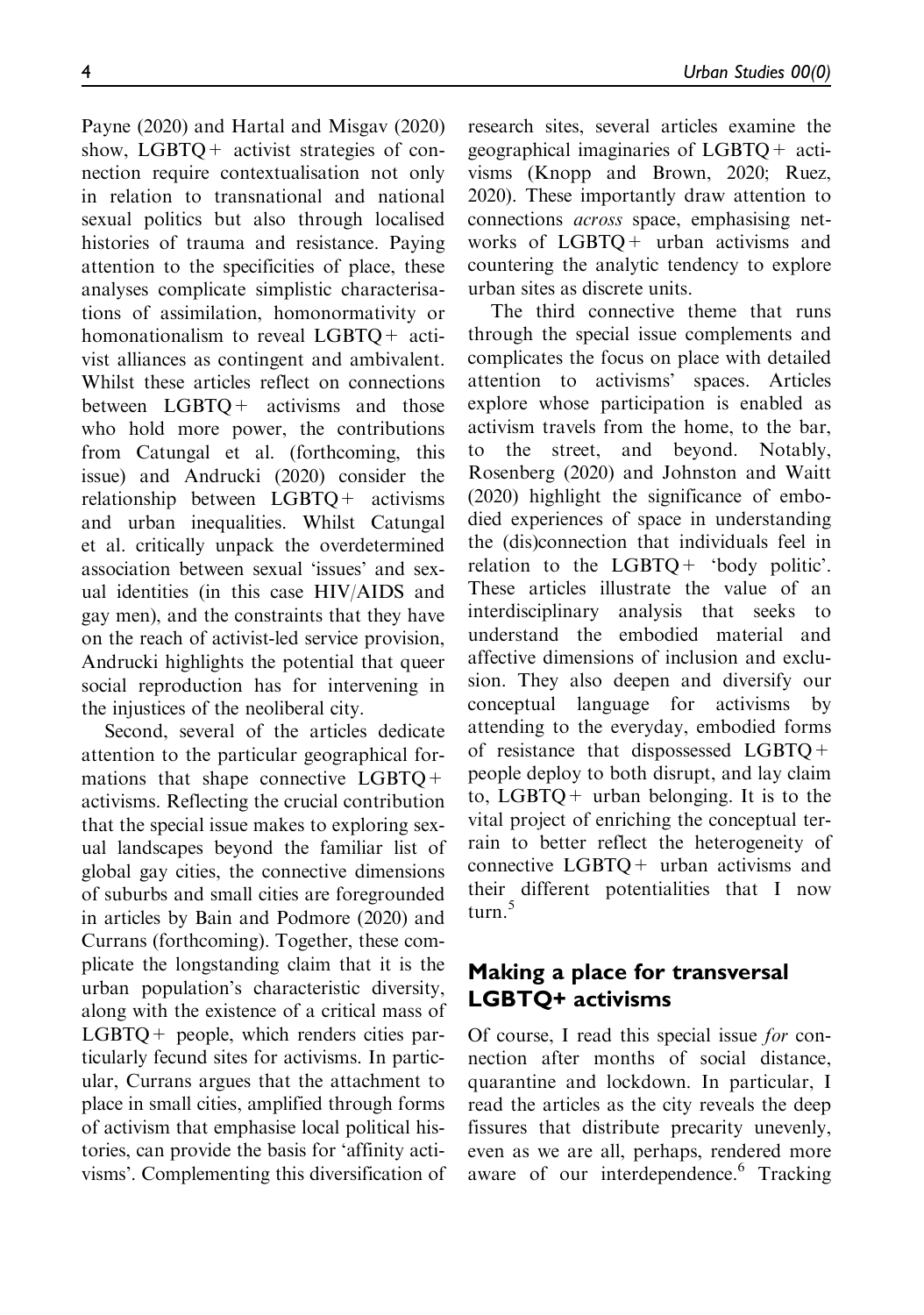London's diverse LGBTQ+ activisms over the past few months reveals that many are responding to the challenges of Covid-19, as well as to the reckoning with colonial legacies made visible through the Black Lives Matter movement, with an intensified commitment to intersectional and connective praxis. A transversal politics of urban places can, I argue, help us to grasp, critically engage and amplify these vital  $LGBTQ$ + activisms.

Drawing from activist vernaculars in Italy, Yuval-Davis (1999: 94) describes transversal politics 'as an alternative to the assimilationist ''universalistic'' politics of the Left on the one hand, and to identity politics on the other hand'. This exploration of the 'middle ground' as a site of radical intervention resonates with the conceptualisation of 'urbanism 1.5' that Bain and Podmore provide in the introduction to this issue (forthcoming). The geographic terms through which transversal politics has been theorised, moreover, echo the special issue's framing of the places of LGBTQ+ urban activisms as sites of complex interconnections (see also Binnie, 2014; Oswin, 2015). Bacchetta describes 'transversal connections of solidarity both within and across scale, such as within a local site, from one local site to another, from a local to a regional site, or transnationally, in a myriad of possible arrangements' (Bacchetta, 2002: 947, 2010; Puar, 2004). A transversal analysis is, she argues, a crucial intervention that pushes against the dynamics of representation and effacement that mean only certain forms of local LGBTQ+ activisms are recognised at the global scale.

Although Bacchetta (2002: 953, 2010) is responding to the effacement of diverse  $LGBTQ$  + activisms that occurs as the (Indian) locale is read through the (USframed) transnational lens, her call to 'reimagine queerdom' through 'a thickly historicised, contextualised, rescaled transversality' also challenges metronormative accounts of  $LGBTQ$  + activisms, which not only suggest that suburban and rural activisms are always derivative of urban activisms, but also paper over the complex, multiple and contradictory urban activist landscape with just a few neat stories (Bacchetta, 2010; Cohen, 2019). As Brown (2012: 1068) writes, 'even many of those who do live in those [metropolitan centres where homonormativity has been described, theorised and critiqued] do not live immersed in the spaces and social relations that have come to be described as homonormative'. Crucially, then, a transversal politics of urban places counters the reduction of  $LGBTQ +$  city life to an account of the most elite people and the most visible places, stimulating an exploration of the small, disorderly stories of  $LGBTO+$  urban politics that remain underacknowledged and undertheorised, even in global gay cities such as London (Spruce, 2020). This contributes to the ethically and epistemologically vital task of centring QTPOC (Queer and/or Trans People of Colour), queer anti-poverty and  $crip'$  activist histories and presents in urban studies.

Taking the demand for contextualisation further, a transversal analysis of LGBTQ+ urban activisms also prompts an examination of their actualised and prospective interrelation with intersecting social justice projects. Access to green space, clean air, safe housing, adequate food, just policing – all of which have come to public attention and generated activist responses in London during the Covid-19 pandemic – may not be issues readily considered in an analysis of LGBTQ+ activisms, and yet sexual and gendered norms produced through classed and raced logics naturalise and depoliticise unequal access to these 'goods'. Access is often particularly uneven in urban contexts, which can lead to a competitive and disconnected activist landscape. Drawing on the lineage of critical urban theory as the 'critique  $[of]$  ideology  $[...]$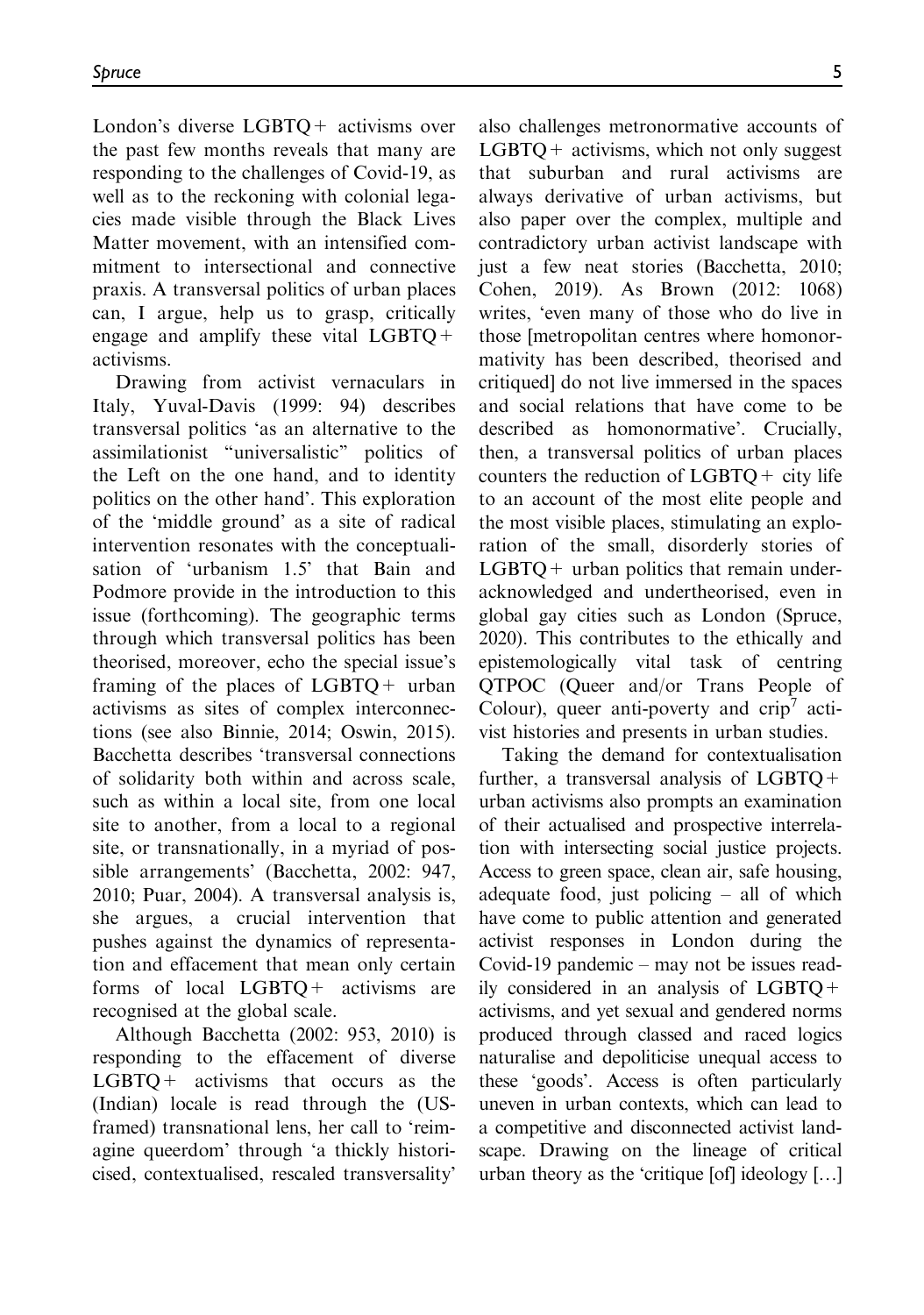and the critique of power, inequality, injustice and exploitation' (Brenner, 2012: 11), queer urban studies $8$  has a key role in elucidating the respectability politics of gender and sexuality that justify logics of inequality (see also Hubbard et al., 2017). This identification of transversal gendered and sexual lines of oppression creates scope for further connective activisms with the potential to transform urban politics. To this end, working with the Museum of Homelessness (a London-based 'community-driven social justice museum'<sup>9</sup>) I have begun to conceptualise 'queer convergences'; points of conflation, association and overlap between housing deprivation and sexual deviancy that are made visible by a transversal, queer feminist reading (Spruce, 2019). These convergences offer an alternative framework for LGBTQ+ urban activisms which moves away from the racialised and classed logics of safety and market participation that have been prevalent (Hanhardt, 2013) and towards the articulation of a shared critique of insecurity and persecution.

Finally, whilst work has begun to explore the ways that 'sense of place' can ground connective activisms (Currans, forthcoming; Long, 2013), further research is required to consider the particular spaces that facilitate transversal LGBTQ+ activisms. Put another way, 'placing' transversal urban politics reminds us that movement building is also about the buildings where movements happen. As in many global gay cities, London's gay venues are being priced out (Campkin and Marshall, 2017; Shariatmadari, 2019); we need to understand what impact the contraction of the 'scene', as a place of intergenerational local knowledge transfer and politicisation, is having on urban LGBTQ+ connective activisms. Again, rather than thinking of commercial venues in isolation, a transversal politics draws out the connections with radical bookshops, queer-café's, women's centres and other sites of subversive and transversal politics that struggle to maintain a physical presence under the ever-increasing pressure of urban real-estate markets. A similar move explores the lines that connect the apparent demise of the gaybourhood with the everincreasing constraints on squatting – so intimately related to radical  $LGBTO +$  activisms in London and other urban centres (Cook, 2013; Hassan, 2014; Spruce, 2017).

Despite the backdrop of foreclosure and redevelopment, LGBTQ+ urban activisms (including those mentioned above) are finding ways to 'hack' the commodification of queer urban locations and the political currency of LGBTQ+ solidarity to create material and discursive spaces for transversal politics. These already existing activist practices serve both as a reminder of critical urban studies' commitment to an analysis of privilege and precarity that cannot be side-lined as we explore  $LGBTQ$  + urban activisms, and as a source of enrichment for the conceptual vocabulary with which we approach transversal urban politics. My hope is that by drawing out the connective themes of this special issue and offering a fuller conceptualisation of a transversal politics of urban place, I have laid the ground for further research on the connective dimensions of LGBTQ+ urban activisms. Viewed through the lens of transversal politics, 'connection' quite clearly emphasises, rather than detracts from, the importance of 'placing' LGBTQ+ urban activisms.

## Acknowledgements

My thanks to the editors for their invitation to contribute to this special issue, as well as the extremely helpful comments they provided on an earlier draft of this piece.

#### Funding

The author(s) received no financial support for the research, authorship and/or publication of this article.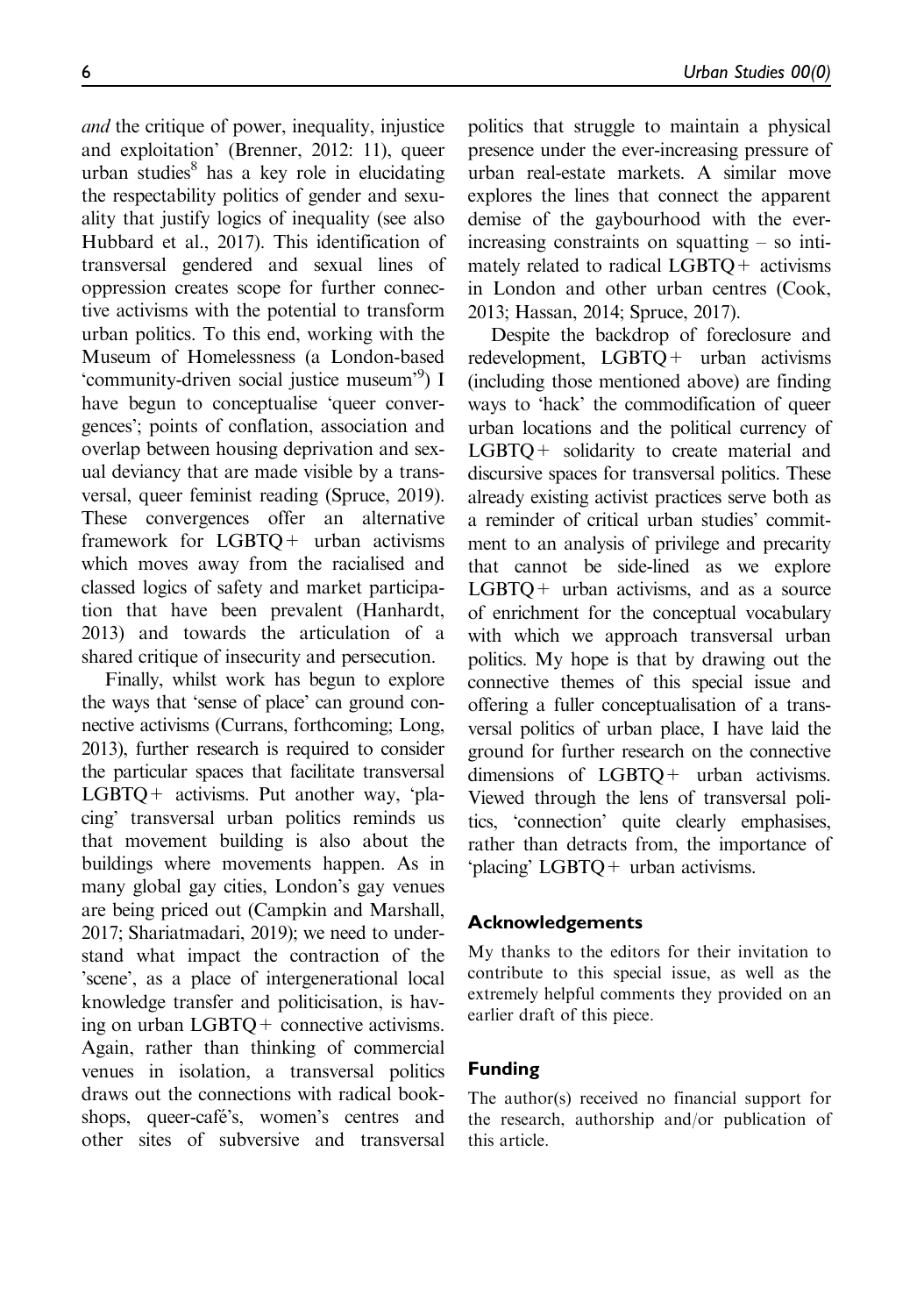#### **Notes**

- 1. For more on Friends of the Joiners Arms, see:<https://thejoinersliveson.wordpress.com>. See also Burchiellaro (2020).
- 2. The Outside Project is the UK's first community centre and shelter for people experiencing housing deprivation. See further: [https://](https://www.lgbtiqoutside.org) [www.lgbtiqoutside.org.](https://www.lgbtiqoutside.org)
- 3. Soho is London's most well-known LGBTQ+ neighbourhood. For more on Lesbians and Gays Support the Migrants, see:<http://www.lgsmigrants.com/about-us>.
- 4. Butler uses 'architecture' both literally and figuratively: a more spatially attentive approach could productively explore this further.
- 5. Whilst I use this article to think through 'transversal politics', we would do well to critically engage the plethora of terms that describe connective activisms: working with the ways in which they are used in specific places and consciously committing to amplifying those terms of connection that are used in non-dominant languages and by marginalised groups.
- 6. Critiquing a masculinist disavowal of interdependency, Butler (2016: 21) theorises 'the human body as a certain kind of dependency on infrastructure, understood complexly as environment, social relation and networks of support and sustenance'.
- 7. Crip activisms are those activisms oriented towards the conjuncture of disabled and queer critique. See further McRuer (2018).
- 8. In this framing, queer urban studies complements rather than supersedes LGBTQ+ urban studies, distinctively orienting us towards a problematisation of the conceptual boundaries that define 'LGBT' and 'urban' research.
- 9. The Museum has close connections with  $LGBTQ$  + activisms, including a joint creative residency with 'Queerseum' in the community space at the Outside Project. See further: [https://museumofhomelessness.org/](https://museumofhomelessness.org/2019/08/02/residency/) [2019/08/02/residency/](https://museumofhomelessness.org/2019/08/02/residency/).

#### **References**

Andrucki M (2020) Queering social reproduction: Sex, care and activism in San Francisco. Urban Studies. Epub ahead of print 28 August 2020. DOI: 10.1177/0042098020947877.

- Bacchetta P (2002) Rescaling transnational 'queerdom': Lesbian and 'lesbian' identitary positionalities in Delhi in the 1980s. Antipode 34(5): 947–973.
- Bacchetta P (2010) Decolonial praxis: Enabling intranational and queer coalition building.  $Oui$ Parle: Critical Humanities and Social Sciences 18(2): 147–192.
- Bain AL and Podmore JA (2020) (Re)locating queer: Suburban LGBTQ2S activisms in the Vancouver city-region. Urban Studies. Epub ahead of print 29 July 2020. DOI: 10.1177/ 0042098020931282.
- Bain AL and Podmore JA (Forthcoming) Introduction: Placing LGBTQ+ urban activisms. Urban Studies (this issue).
- Binnie J (2014) Relational comparison, queer urbanism and worlding cities. Geography Compass 8(8): 590–599.
- Binnie J and Klesse C (2013) The politics of age, temporality and intergenerationality in transnational lesbian, gay, bisexual, transgender and queer activist networks. Sociology 47(3): 580–595.
- Brenner N (2012) What is critical urban theory? In: Brenner N, Marcuse P and Mayer M (eds) Cities for People Not for Profit. Abingdon: Routledge, pp. 11–23.
- Brown G (2012) Homonormativity: A metropolitan concept that denigrates 'ordinary' gay lives. Journal of Homosexuality 59(7): 1065–1072.
- Burchiellaro O (2020) 'There's nowhere wonky left to go': Gentrification, queerness and class politics of inclusion in (East) London. Gender, Work & Organization. Epub ahead of print 12 July 2020. Available at: [https://](https://doi.org/10.1111/gwao.12495) [doi.org/10.1111/gwao.12495](https://doi.org/10.1111/gwao.12495)
- Butler J (2015) Notes Toward a Performative Theory of Assembly. Cambridge, MA: Harvard University Press.
- Butler JB (2016) Rethinking vulnerability and resistance. In: Butler J, Gambetti Z and Sabsay L (eds) Vulnerability in Resistance. Durham, NC: Duke University Press, pp. 12–27.
- Butler J, Gambetti Z and Sabsay L (eds) (2016) Vulnerability in Resistance. Durham, NC: Duke University Press.
- Campkin B and Marshall L  $(2017)$  LGBTQ + cultural infrastructure in London: Night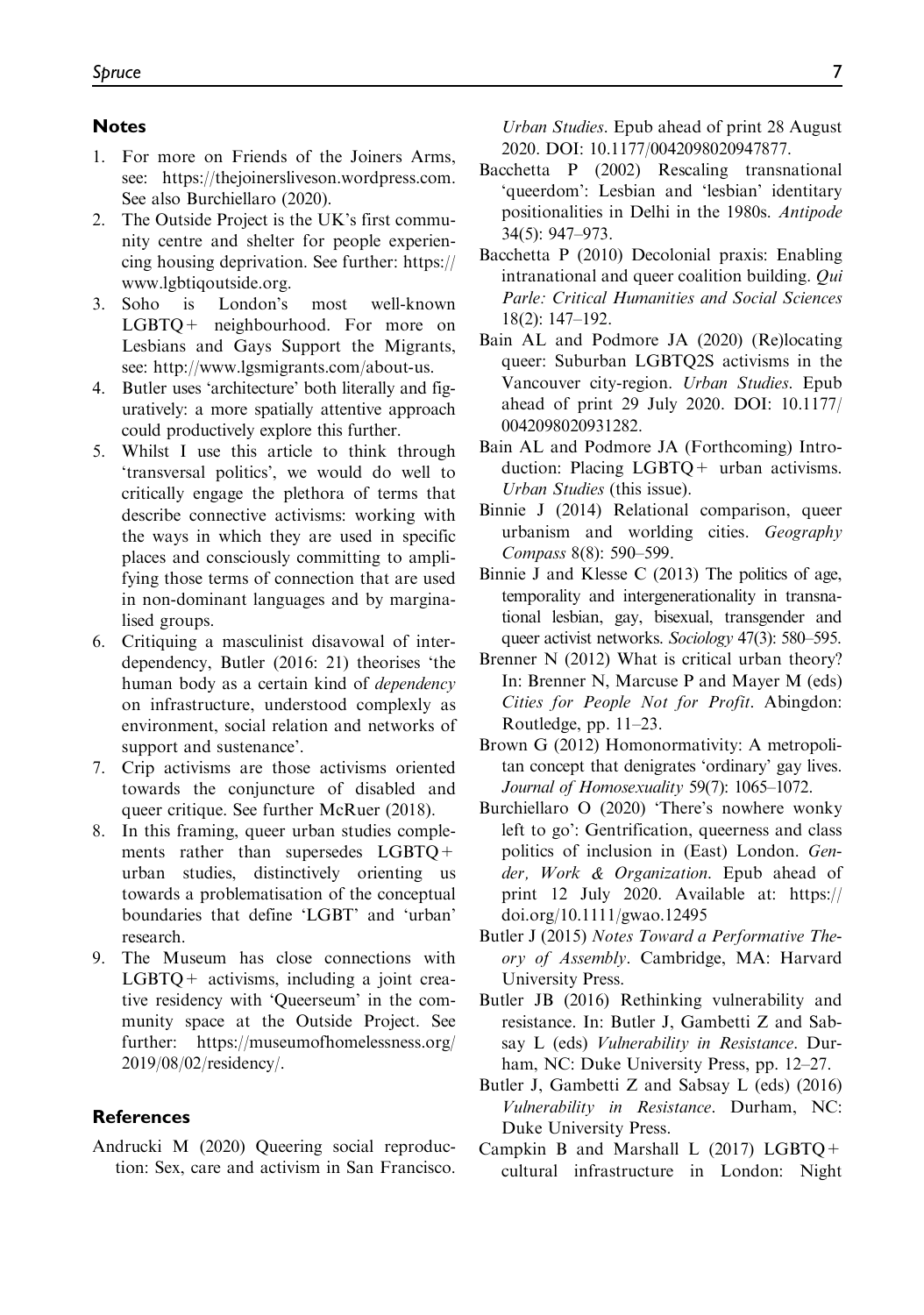venues, 2006–present. Report, UCL Urban Laboratory. Available at: [https://www.ucl.ac](https://www.ucl.ac.uk/urban-lab/sites/urban-lab/files/LGBTQ_cultural_infrastructure_in_London_nightlife_venues_2006_to_the_present.pdf) [.uk/urban-lab/sites/urban-lab/files/LGBTQ\\_](https://www.ucl.ac.uk/urban-lab/sites/urban-lab/files/LGBTQ_cultural_infrastructure_in_London_nightlife_venues_2006_to_the_present.pdf) cultural infrastructure in London nightlife [venues\\_2006\\_to\\_the\\_present.pdf](https://www.ucl.ac.uk/urban-lab/sites/urban-lab/files/LGBTQ_cultural_infrastructure_in_London_nightlife_venues_2006_to_the_present.pdf) (accessed 26 July 2020).

- Catungal JP, Klassen B, Ablenas R, et al. (Forthcoming) Organizing care and community in the era of the 'gay disease': Insights on urban sexual minority activist geographies from long-term survivors of HIV/AIDS. Urban Studies (this issue).
- Chávez KR (2013) Queer Migration Politics: Activist Rhetoric and Coalitional Possibilities. Champaign, IL: University of Illinois Press.
- Cohen C (2019) The radical potential of queer? Twenty years later. GLQ: A Journal of Gay and Lesbian Studies 25(1): 140–144.
- Cole ER and Luna ZT (2010) Making coalitions work: Solidarity across difference within US feminism. Feminist Studies 36(1): 71–97.
- Cook M (2013) 'Gay times': Identity, locality, memory, and the Brixton squats in 1970's London. Twentieth Century British History 24(1): 84–109.
- Currans E (Forthcoming) 'Creating the community I want to be part of': Integrationist queer feminist organizing in a small city. Urban Studies (this issue). DOI: 10.1177/0042098020966258.
- Daley J (2020) It is terrifying that our civilization will not mourn the death of the city. The Telegraph, 25 July. Available at: [https://www.tele](https://www.telegraph.co.uk/news/2020/07/25/terrifying-civilization-will-not-mourn-death-city/) [graph.co.uk/news/2020/07/25/terrifying-civili](https://www.telegraph.co.uk/news/2020/07/25/terrifying-civilization-will-not-mourn-death-city/) [zation-will-not-mourn-death-city/](https://www.telegraph.co.uk/news/2020/07/25/terrifying-civilization-will-not-mourn-death-city/) (accessed 26 July 2020).
- Dasgupta RK (2020) Coronavirus lockdown: LGBTQ people face hostility and loneliness. The Conversation. Available at: [https://thecon](https://theconversation.com/coronavirus-lockdown-lgbtq-people-face-hostility-and-loneliness-135974) [versation.com/coronavirus-lockdown-lgbtq-peo](https://theconversation.com/coronavirus-lockdown-lgbtq-people-face-hostility-and-loneliness-135974) [ple-face-hostility-and-loneliness-135974](https://theconversation.com/coronavirus-lockdown-lgbtq-people-face-hostility-and-loneliness-135974) (accessed 18 April 2020).
- Gould DB (2012) ACT UP, racism, and the question of how to use history. Quarterly Journal of Speech 98(1): 54–62.
- Hanhardt CB (2013) Safe Space: Gay Neighborhood History and the Politics of Violence. Durham, NC: Duke University Press.
- Hartal G and Misgav C (2020) Queer urban trauma and its spatial politics: A lesson from social movements in Tel Aviv and Jerusalem.

Urban Studies. Epub ahead of print 11 July 2020. DOI: 10.1177/0042098020918839.

- Harvey D (2012) Rebel Cities: From the Right to the City to the Urban Revolution. London and New York, NY: Verso Books.
- Hassan T (Director, Producer) (2014) Brixton Fairies: Made Possible by Squatting. UK: Laundrette Pictures. Available at: [https://](https://www.youtube.com/watch?v=fZxapxG_ew4) [www.youtube.com/watch?v=fZxapxG\\_ew4](https://www.youtube.com/watch?v=fZxapxG_ew4) (accessed 11 May 2020).
- Hooks B (1986) Sisterhood: Political solidarity between women. Feminist Review 23(1): 125–138.
- Hubbard P, Gorman-Murray A and Nash CJ (2017) Sex and the city: Sexuality and urban order/disorder. In: Short JR (ed.) A Research Agenda for Cities. Camberley: Edward Elgar Publishing, pp. 69–81.
- Johnston L and Waitt G (2020) Play, protest and pride: Un/happy queers of Proud to Play in Auckland, Aotearoa New Zealand. Urban Studies. Epub ahead of print 3 March 2020. DOI: 10.1177/0042098020905513.
- Kimmelman M (2020) Can city life survive coronavirus? The New York Times, 22 March. Available at: [https://www.nytimes.com/2020/](https://www.nytimes.com/2020/03/17/world/europe/coronavirus-city-life.html) [03/17/world/europe/coronavirus-city-life.html](https://www.nytimes.com/2020/03/17/world/europe/coronavirus-city-life.html) (accessed 27 May 2020).
- Knopp L and Brown M (2020) Travel guides, urban spatial imaginaries and LGBTQ+ activism: The case of Damron guides. Urban Studies. Epub ahead of print 15 May 2020. DOI: 10.1177/0042098020913457.
- Labelle A (2019) Why participate? An intersectional analysis of LGBTQ people of color activism in Canada. Politics, groups and identities. Epub ahead of print 9 October 2019. Available at: [https://doi.org/10.1080/21565503](https://doi.org/10.1080/21565503.2019.1674671) [.2019.1674671](https://doi.org/10.1080/21565503.2019.1674671) (accessed 26 July 2020).
- Long J (2013) Sense of place and place-based activism in the neoliberal city: The case of 'weird' resistance. City 17(1): 52–67.
- McRuer R (2018) Crip Times: Disability, Globalization and Resistance. New York, NY: New York University Press.
- Massad JA (2002) Re-orienting desire: The gay international and the Arab world. Public Culture 14(2): 361–385.
- Mohanty CT (1984) Under western eyes: Feminist scholarship and colonial discourses. Boundary 2: 333–358.